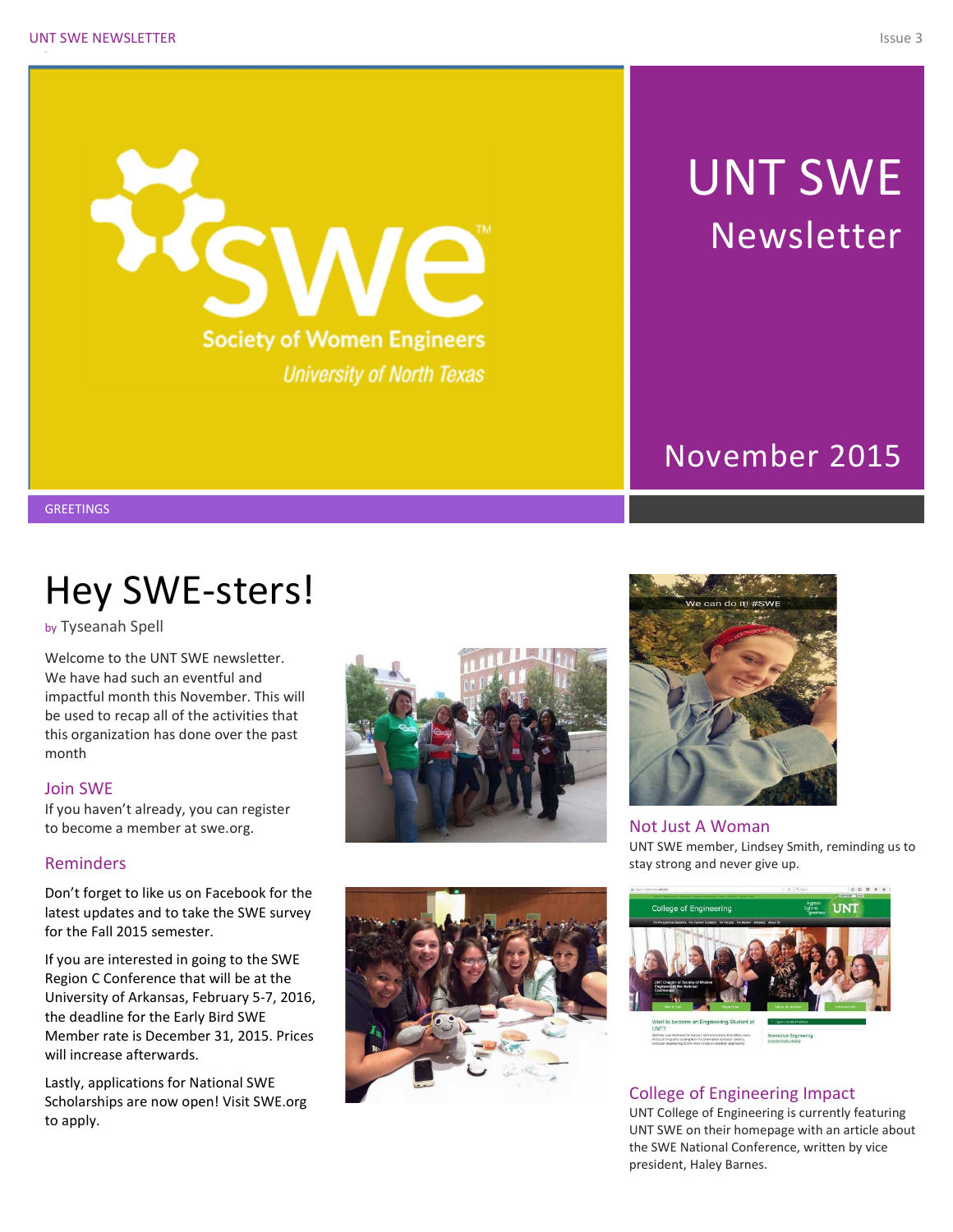## Events

This year's officers have done a phenomenal job putting meetings and professional development events.

### 6<sup>th</sup> General Meeting

During this meeting, employees from Legrand/Wattstopper did a presentation about their company and what it is like being in Lighting Controls and Design.

### 7<sup>th</sup> General Meeting

In our last meeting of the semester, the UNT Learning Center came to teach us about time management.

### One Busy Girl: Self Defense

Officer Kevin Crawford from the UNT Police Department gave a presentation about self-defense.



### The Best Thing That Happened to Me Was Failure

In a joint meeting with the UNT National Society of Black Engineers, NSBE, Cherrie Fisher, Senior Engineer at AT&T gave an enlightening presentation on how she overcame her biggest failure in life.

#### SWE OFFICERS

President: Bria Miles Vice President: Haley Barnes Treasurer: Jessica Lanier Secretary: Tyseanah Spell Historian: Sarah Smith Event Coordinator: Samantha Zellner Webmaster: Jordan Luper Public Relations Chair: Amber Sodikov

# Member Spotlight

Name: Isabella Venegoni

#### Major: Mechanical and Energy Engineering

Isabella is an active member in the Society of Women Engineers. She's a freshman getting her Bachelor's Degree in Mechanical and Energy Engineering. Isabella is an active volunteer with the UNT SWE After School Program.

Isabella originally got involved with UNT SWE through friends, and has been an active member since. She attends many of SWE's activities like general meetings, the planning of the After School Program and many more.

Isabella you're doing amazing! Keep up the good work and thank you for being an active member of SWE!